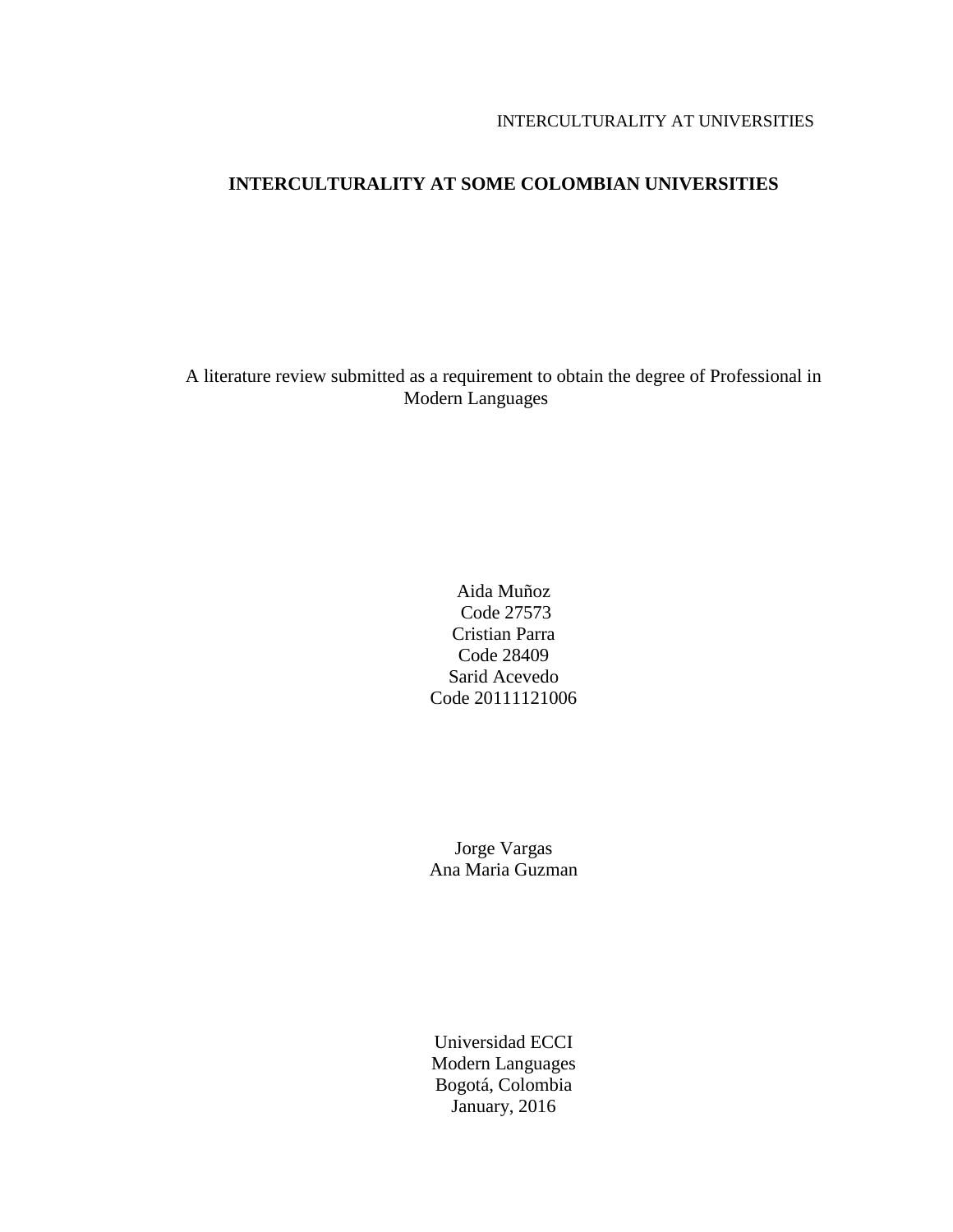# **Table of Contents**

| <b>APPENDICE</b> |  |
|------------------|--|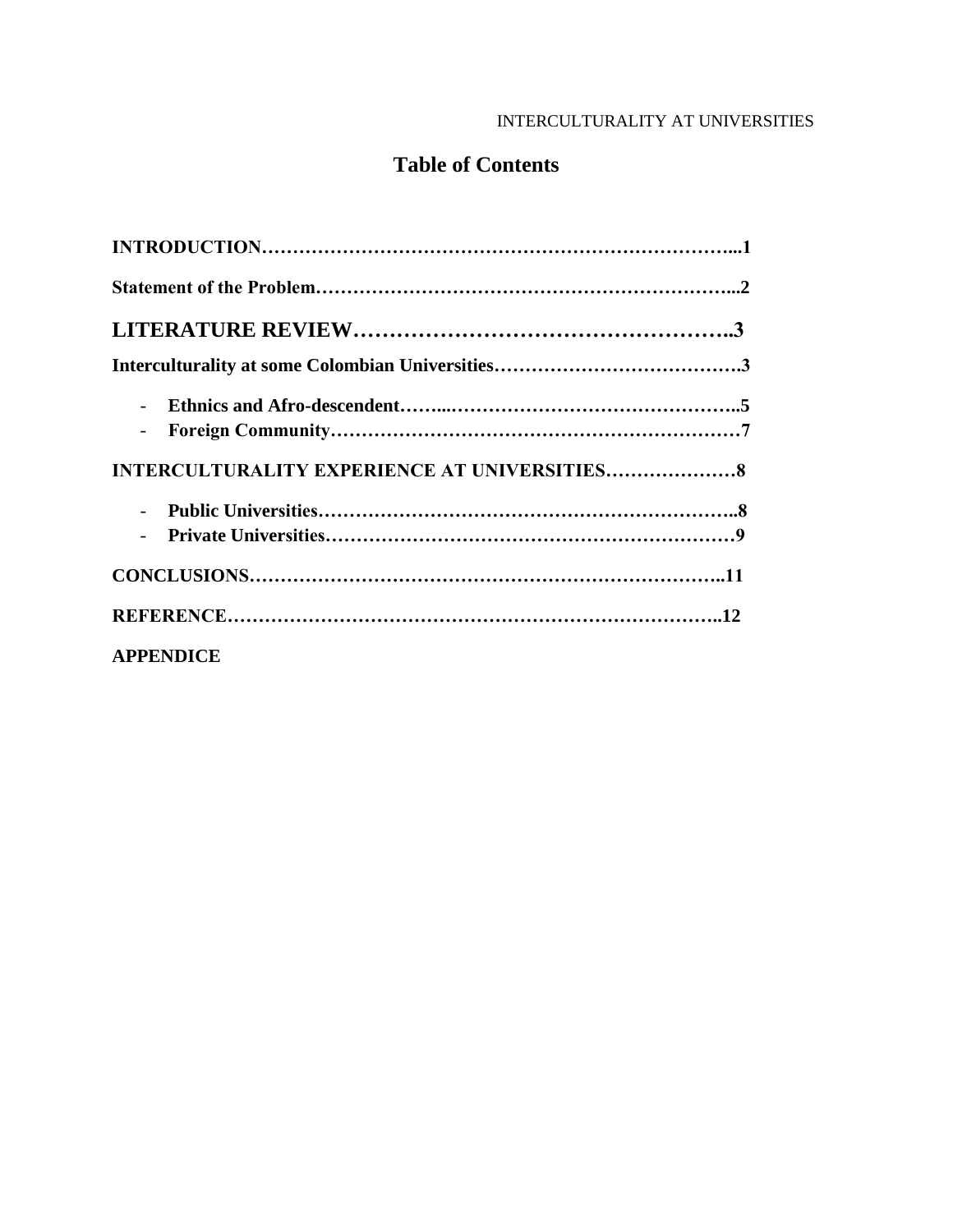### **Abstract**

This is a research about Colombian cultural diversity of ethnic groups and Afrodescendants in some universities, through research to virtual documents, magazines and newspapers issued by government agencies and some of the public and private university in the country. The result of the data found reflect the different activities in the university student community in which multiculturalism is experienced, in addition to the benefits granted by the government and few universities for educational development and growth of these ethnic communities especially African descent, indigenous or foreign.

Described what would be called some of the activities undertaken within the educational institutions to experience the culture, projects implemented by the Ministry Education and the importance that has come to generate the theme of multiculturalism and cultural experience, not only in the universities but also in society in general, everything beginning with education.

**Key words:** Interculturality, Ethnicity, Superior Education, Intercultural experience, culture.

# **Resumen**

Esta es una investigación sobre la diversidad cultural colombiana de los grupos étnicos y los afrodescendientes en algunas universidades, a través de consultas a los textos virtuales, revistas y periódicos emitidos por agencias gubernamentales y algunos de la universidad pública y privada del país.

El resultado de los datos encontrados reflejan las diferentes actividades en la comunidad estudiantil universitaria en la que se experimenta la interculturalidad, además de los beneficios otorgados por el gobierno y pocas universidades para el desarrollo y crecimiento educativo de estas comunidades étnicas en especial afrodescendientes, indígenas o extranjeros.

Sé describen lo que se denominarían algunas de las actividades a realizar dentro de los planteles educativos para vivenciar la cultura, proyectos puestos en práctica por el ministerio de educación y la importancia que ha llegado a generar el tema de la interculturalidad y vivencia cultural, no solo en las universidades sino también en la sociedad en general, empezando todo por la educación.

**Palabras clave**: Interculturalidad, etnia, educación superior, experiencia intercultural, cultura.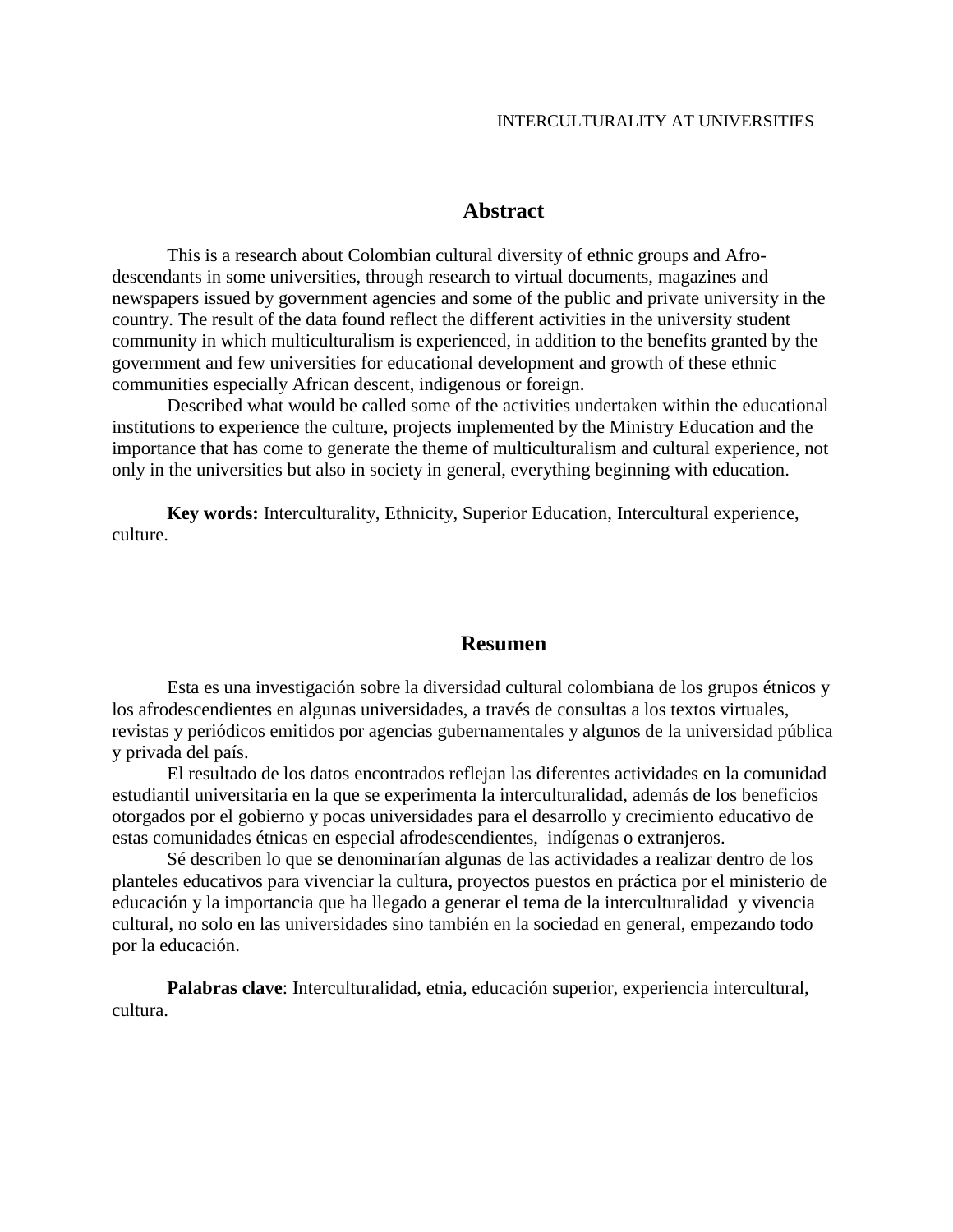# **INTRODUCTION**

The present research is focused on the experience of indigenous and Afro-Colombian descendant's cultures in university scenarios that currently exist, in public and private universities, where the behavior of society is similar but not the same due to the presence of the Ministerio de Educación.

The main feature of these behaviors is based on the idea of preserving some of the languages, thoughts and practices of different cultures mentioned in order to provide a decent higher education to contribute to the educational growth of the younger generation within their tribes without losing its roots.

To analyze this issue has been evident in most universities a degree of acceptance and inclusion of the higher education system of peers, teachers and directives, this is a fundamental part of the university process of indigenous and African descent since this depends on continuity or drop out of the system.

The college dropout of them was quite something because of racial discrimination to which, however faced today and fortunately people are more open-minded and not only accepts but generate ideas and benefits for them.

These benefits are based on certain privileges for entering public universities by developing unique programs for them with applicability in their communities and integrating them in cultural activities and exchanges, both within and outside the country.

Research on this subject came up of cultural exchange and was done in the interest of deepening the experience of these cultures in a citadina society, because they were also interested in acquiring knowledge of us and further as the applicability of knowledge, the main reason for these people belonging to ethnic or Afro-Colombian groups to study and go to teach their people what they learned in college, then the idea of creating an indigenous university where teachers are the beneficiaries of educational aid provided in Ministerio de Educación through universities.

In researching the experience of different cultures in different Colombian universities, this was done through research procedures in the Ministerio de Educación ruled by the constitution of 1991 and the guidelines of public and private universities in Colombia.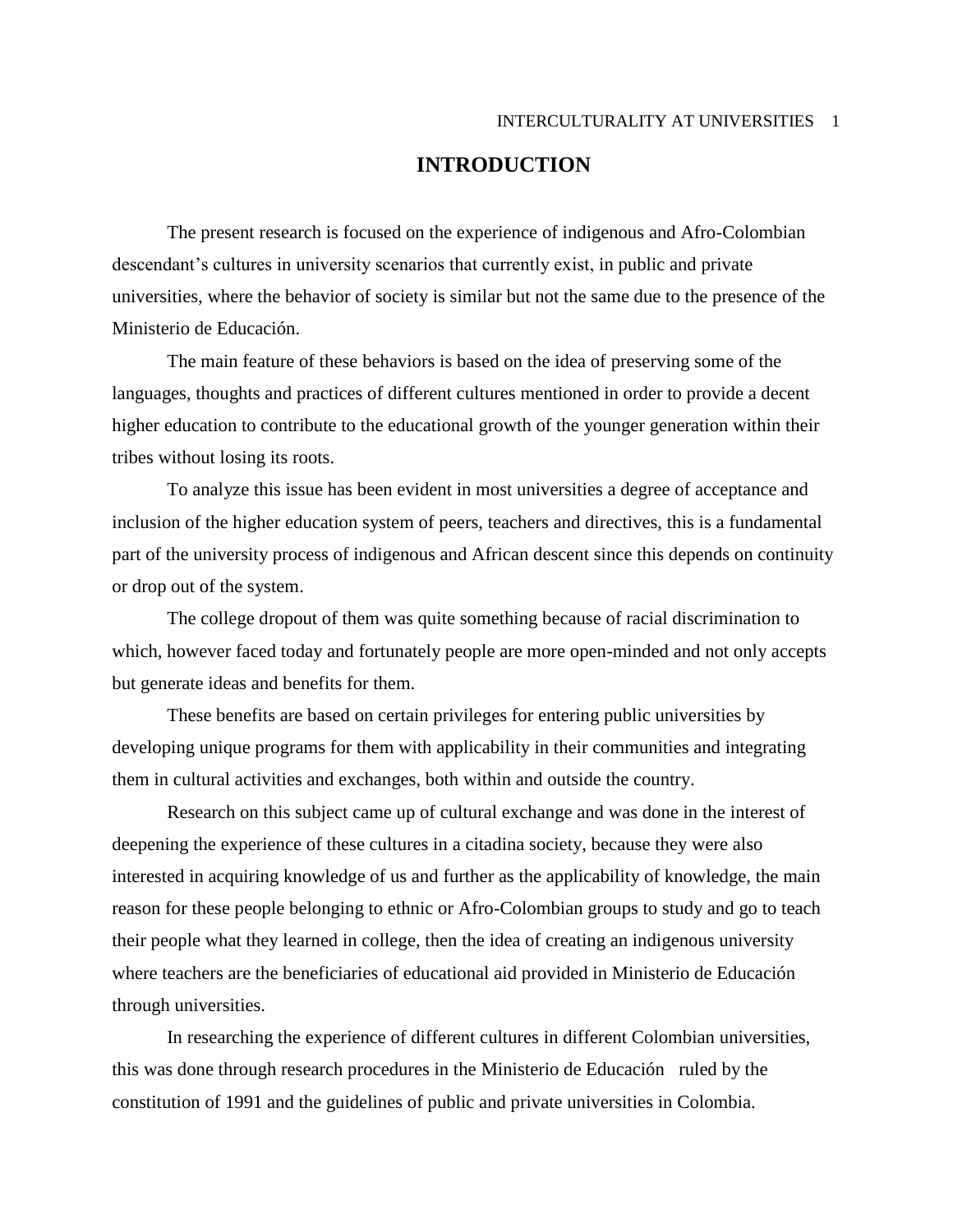In addition we are pleased with the progress of inclusion and acceptance that has taken the society over the years and the way in which people of cultures have excelled not only in their communities but in our society that is often too demanding for the level of life to which they have been accustomed, educational progress have all these cultures in the different scenarios is entirely admirable.

In the following research we will show the importance of higher education in the different ethnic groups and Colombian cultures, as well, we will describe methodologies and cultural survival strategies implemented by the government and some of the main public and private universities

# **STATEMENT OF THE PROBLEM**

Nowadays in the XXI century , professional education is one of the most important aspects for Colombians, for this reason the government and private entities have contributed and helped to the members of different communities such as Afro-descendants, gypsies, and foreign people, to get access to high education; some decades ago ethnic groups and Afrodescendants were only considered slaves, they were using to work harder than other, but through the time have made some changes which seek improve the quality of life for these people, to be accepted and respected in our cultural environment and work under the same condition than all, but especially to improve their access to higher education, for this reason the government have supported to these communities, through inclusion governmental on the education and by the Mnisterio de Educación.

The access to people from different cultures in privates and publics universities is limited, with a certain amount of available quote and direct access for all the young people of these communities, who make part of Groups such as Afro-descendants, Gypsies and Rom the interculturalism continues they focus in benefit of culture, the inclusion and respect for the other one.

One of the most important public universities "Universidad Nacional de Colombia" in the country has a special program for Afro-Colombians, in which, it gives them the opportunity to access to Professional Programs with excellent quality standards and competitiveness, this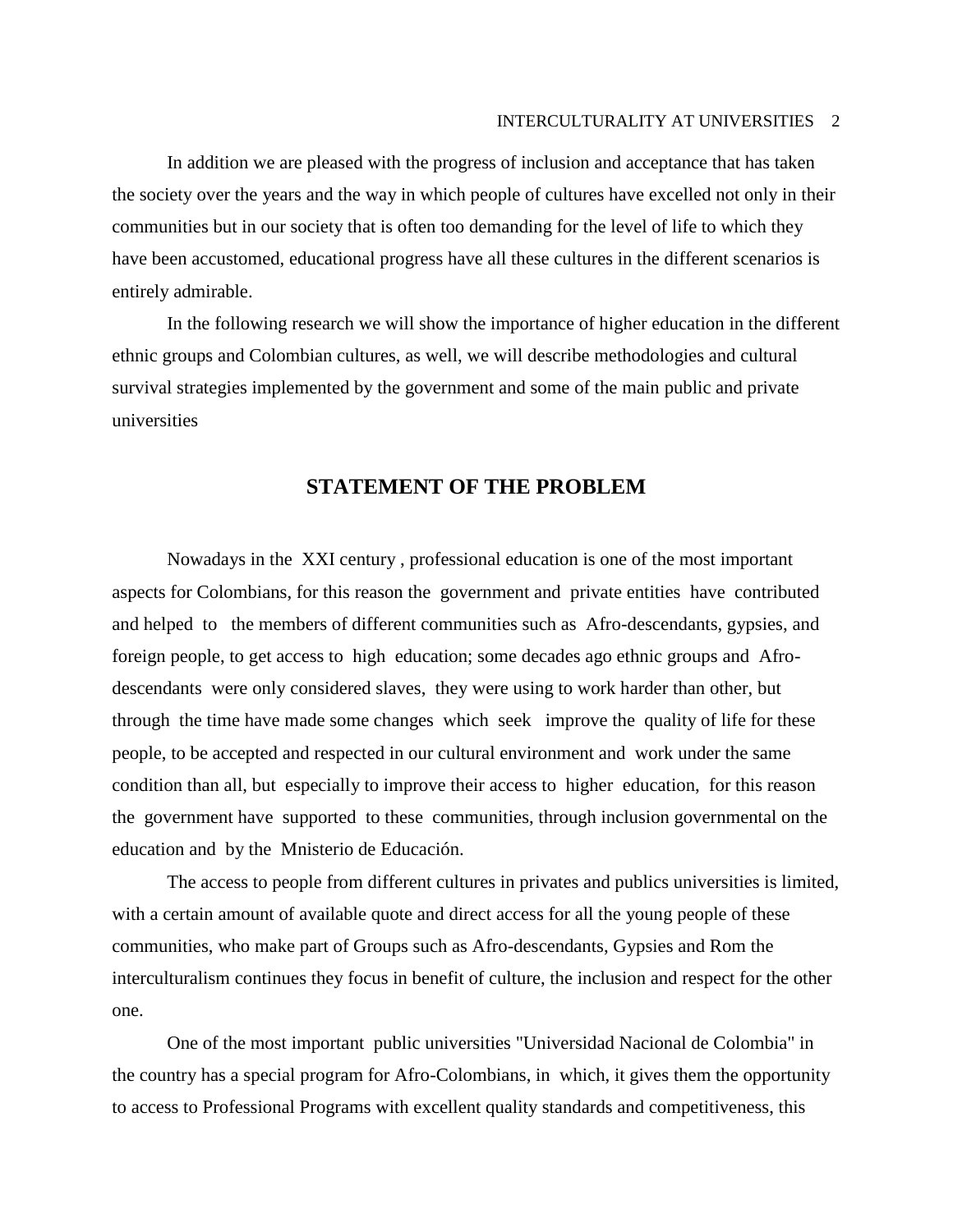program is approximately 7 years running ;in this Way, youth of the most inhospitable zones of the Pacific region, they have the opportunity to grow intellectually, and acquire specific knowledge in other places outside of their city, for example in the main cities of the country such as Bogota, Medellin, Manizales, Palmira etc. Or sometimes they have the opportunity to make part of an exchange program and study in other country. On the other, hand at the private university (ECCI) grants discounts between 10- 15 % according to the study documentation; However, the interculturality in the public university have a better focus and best opportunities to enter to high education while in the private universities they just have a discount in the tuition and they lack of helpful projects from members of ethnics, but both of them allow the interaction and creation cultural bonds which help members from different cultures to the exchange an intercultural knowledge, depend on the environment university (private or public) for this reason our research is the answer to the question, "how interculturality is evident in some colombian universities ?.

# **LITERATURE REVIEW**

In this part we going to show some of the methodologies and activities proposed by some of the public and private universities of the country, about the intercultural experience among foreign students, belonging to ethnic groups and students in general, and also present some of the ideas created by the national government and ministry of education, all with the purpose of responding to the question**;** How Interculturality is evident at some Colombian Universities?.

## **Interculturality at some Colombian Universities**

Interculturalism in higher education is mainly focused on a number of philosophical axiological principles proposed modifying approaches to diversity in different dimensions of social relationships, which in one way or another been affected by the historical conditions and context that determine structural inequalities, interests and sharply polarizing dividing sectors within it, according to Universidad Distrital.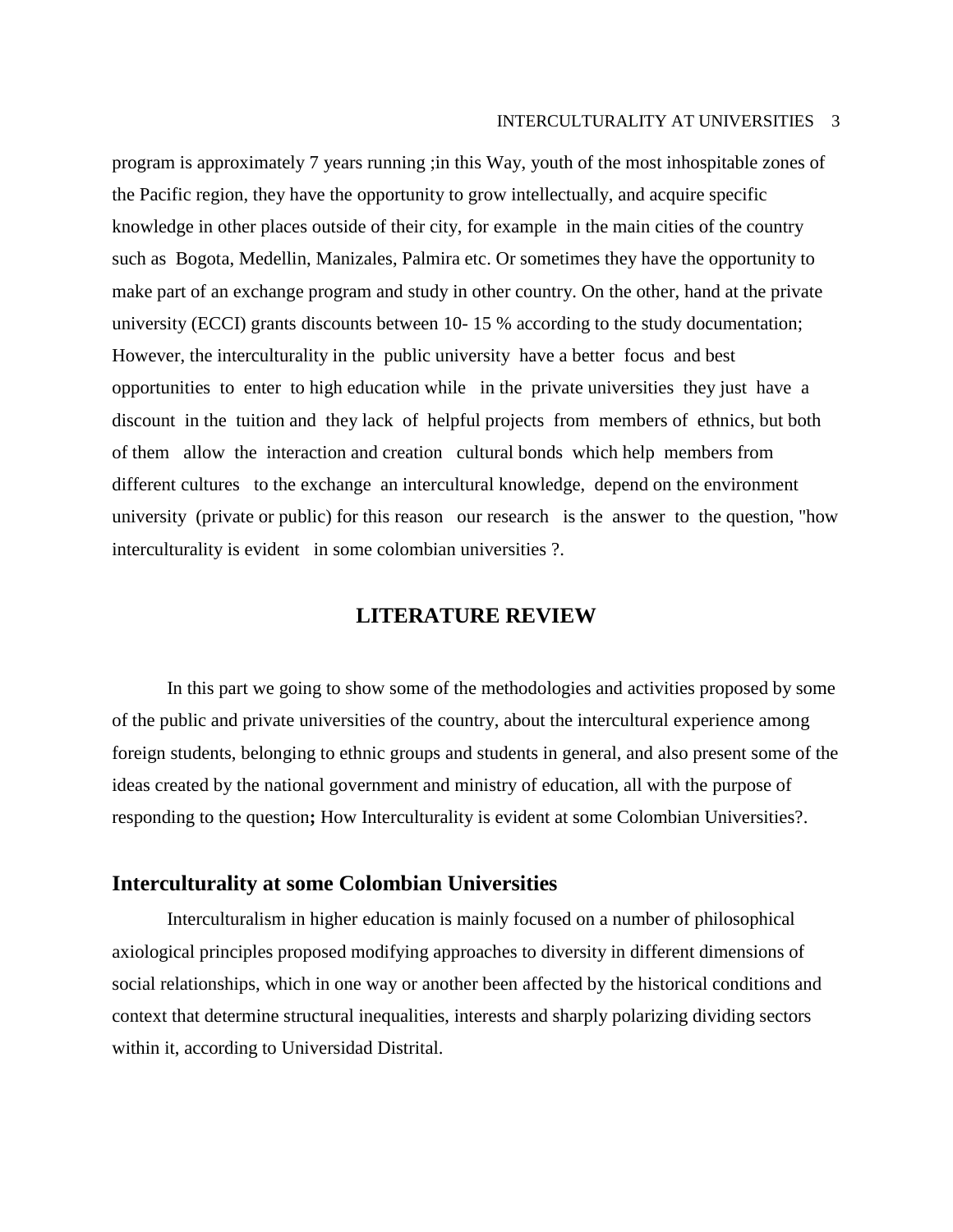The purpose of this intercultural university is to exploit the differences and complement the knowledge built and shared with others (community, region, organization, nation and world). Thus, differences should be seen as a quality that involves understanding and mutual respect among different cultures; as a relation of exchange of knowledge and values equal, offering a contribution to knowledge development, and relations that are established between the different cultures, in different circumstances.

With this approach institutions that provide this interculturality contribute to the recovery and dissemination of diverse cultural expressions and establish close ties of direct communication between the cultures of the modern world; doing easy that indigenous peoples make relationship and contribution to knowledge and development proposals appropriate to their cultures, traditions, expectations and interests of the country with other cultures, in their country and other countries around the world.

According to Educational projects offering at the country's universities must aim, as mentioned by Universidad Intercultural, the following aspects:

- Recover, reassess and revitalize languages, cultures, knowledge and experiences of indigenous communities.

- Guide the professional training of students to meaningful learning experiences in their context.

-Take action to provide a service to the communities so that there is communication and interaction to encourage their development.

For this reason Paulo Freire says that since education it is possible face exclusive cultural expressions, it can claim the full rights of all people, groups and individuals to the diversity.

We can say that practice interculturality is live it in all aspects of those we can participate in formal and informal, public or private way, and from all possible scenarios, seeking to achieve equal relation and exchange among culturally different and unequal communities in economic and political power. Making it difficult to achieve balanced relations for evaluating, each as a person and as a culture, knowledge, visions of life, the contributions they have made to the history, common purposes that need to address the problems of the country and humanity.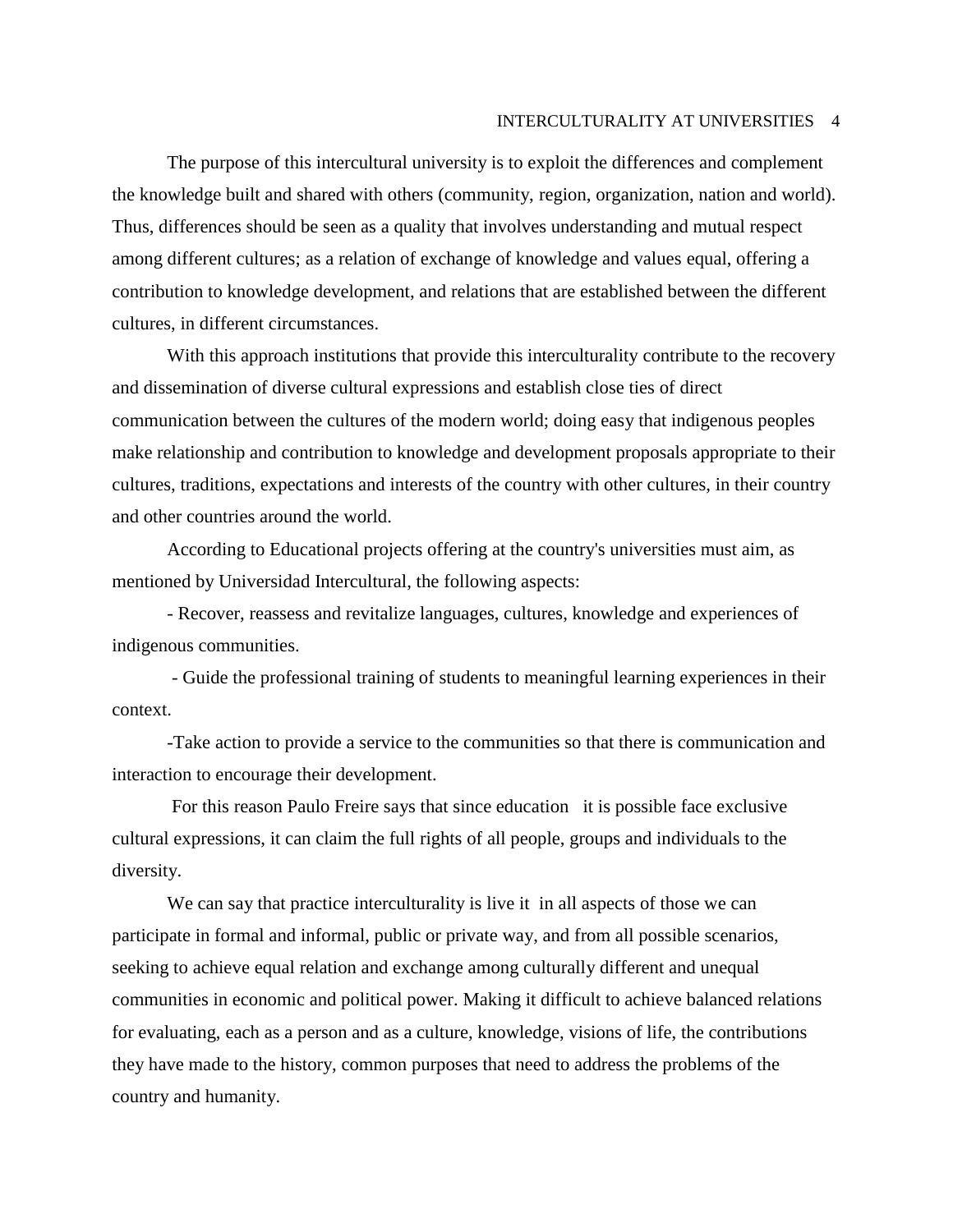If public or private policies, in special education, they focus on the search of forming an educated population on respect and recognition of their culture, they will have a major impact on the approach to a more just, free and democratic society, be able to share and learn new dialects, myths and traditions coming from of ethnic groups and Afro-Colombian groups that are part of our country and who are currently exercising their right to higher education

# **Ethnic and Afro-descendent Groups**

As human beings we all have inviolable rights regardless of race, ethnicity or social group we belong to, must be respected by all without suffering from any form of discrimination; education is one of these fundamental rights that today, members of different ethnic groups and Afro-descendants are accessing.

As Universidad de Antioquia mentioned, and based on the "Constitución Política de Colombia, 1991 & Ley 70, 1993", which promulgated the multiethnic and multicultural character of the nation; it implies the design and adoption of new legal frameworks to overcome discrimination human groups of Afro- descendant was recognized.

These are some of the universities that have included academic programs or special scholarships for accessing to higher education of people belonging to different ethnic groups:

- The Universidad Pontificia Bolivariana as Universidad Nacional and others ,created a program to benefit young indigenous communities and Afro-descendent groups entitled "BECAS ETNIAS" where young people have the opportunity if they have good academic performance and who belong to ethnic minorities existing in the country.

- The Universidad Nacional de Colombia has "special admissions program" [PAES] created by Decision No. 022 of 1986, and it was further that a simple admission , also providing the opportunity to dorm, loans scholarships and programs for monitoring and evaluating, all seeking greater permanence and academic success. Since the program has achieved to join the indigenous with other students and from there to raise academic and cultural proposals to the university, as the opening of lectures, conducting academic and cultural events on special dates, according to Mayorga, (2009, 17). Although the program and the university have not been focus on the real and effective recognition of the ethnic and cultural diversity to concentrate its efforts they deserve appreciation for having helped the Academic Success of many professionals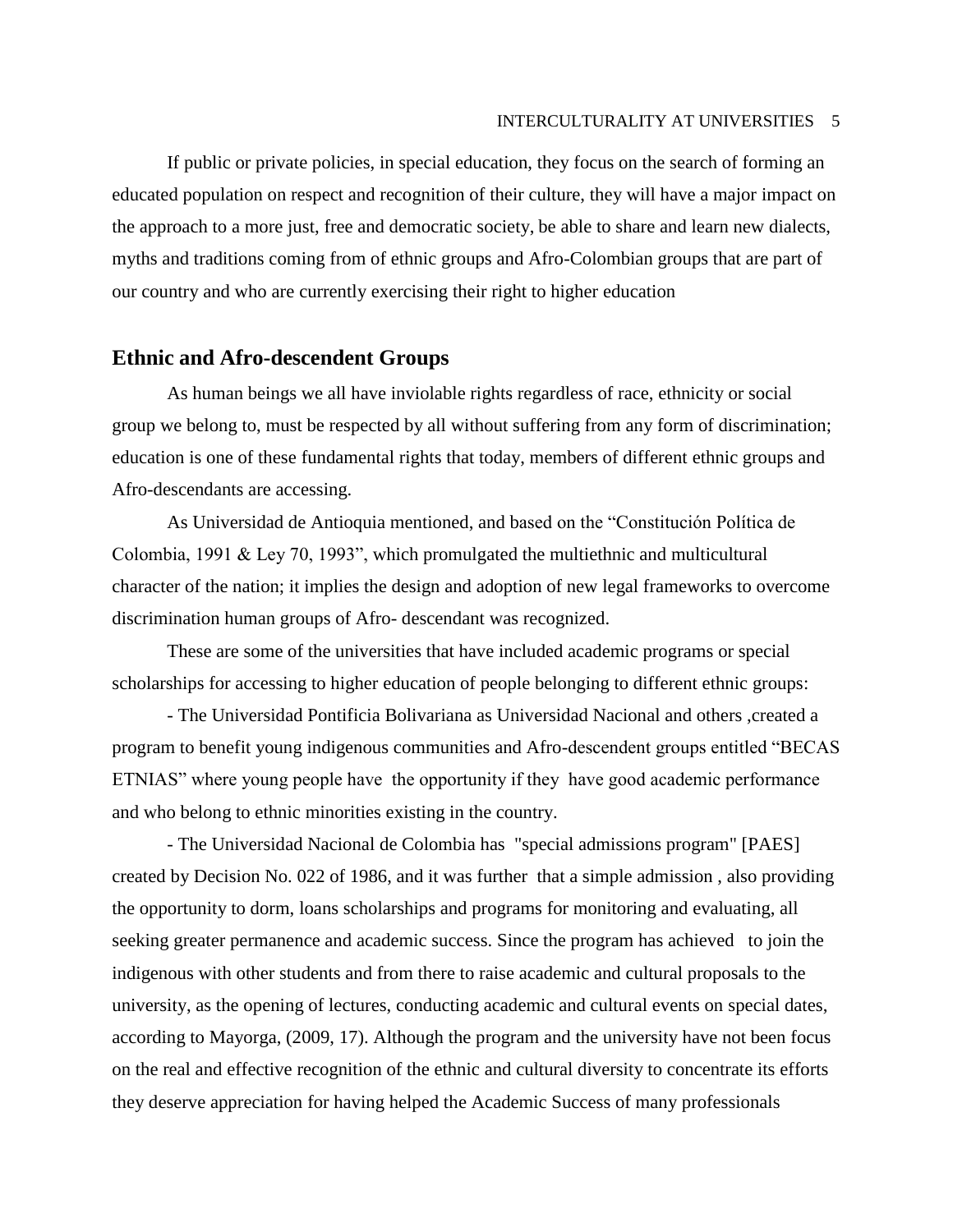indigenous. It is worth mentioning that at the present the university is reducing the program and just focus on admission of students, instead of strengthening. "La universidad pública y la diversidad étnica y cultural", according to Mayorga, (2009, 18).

- The University of Antioquia was the pioneer in creating special admissions program for indigenous high school and I was made in 1983 by the Supreme Decision No. 013. Equally, by Academic Agreement No. 334 of 2008, the indigenous is recognized as the mother language, in order to comply with the requirement of reading skills in a foreign language, considering the Spanish as a foreign language. This university also has been a pioneer in opening to a concerted university career with the indigenous communities of Antioquia; this is about ""Bachelor of pedagogy of Mother Earth". It has been approved by the university and certified by the MEN (Ministerio de Educación Nacional) it is an innovative proposal, which promises good results, we hope this will help to build a more democratic, participatory and pluralistic society. Also, that they can continue to be opening spaces within these institutions, so far closed to the recognition and appreciation of ethnic and cultural diversity of our country; is totally different the "folklore" of ethnic and cultural diversity, which is in all areas of our society, it is explained by La Universidad Pública y la Diversidad Étnica y Cultural (225).

- Additionally Bolaños (2009), say that it is worth nothing the Indigenous University, created in response to the need to train professionals committed to their communities from an intercultural approach and demands of indigenous peoples, factors that conventional university has not been implemented. Based on this, it has created the Intercultural Indigenous University, which is concerned with the production, empowerment, education, conservation and transmission of knowledge and wisdom, and where it does not matter the evaluation. Also it is interested in compression of indigenous and national reality and responds to their needs. Even agrees to contribute to creating a more just and equitable society, strengthening the respect for life and nature (Mother Earth) as a guidance method.

Moreover it is noteworthy that earlier in Colombia people from these ethnic groups were seen in the painful necessity of seeking certification with the Ministry of Interior, with which they were officially recognized as members of these communities and should be presented to the universities get special discounts on their tuition; now, thanks to the policies Anti-paperwork of the government, the Ministerio del Interior eliminated this certification, achieving that the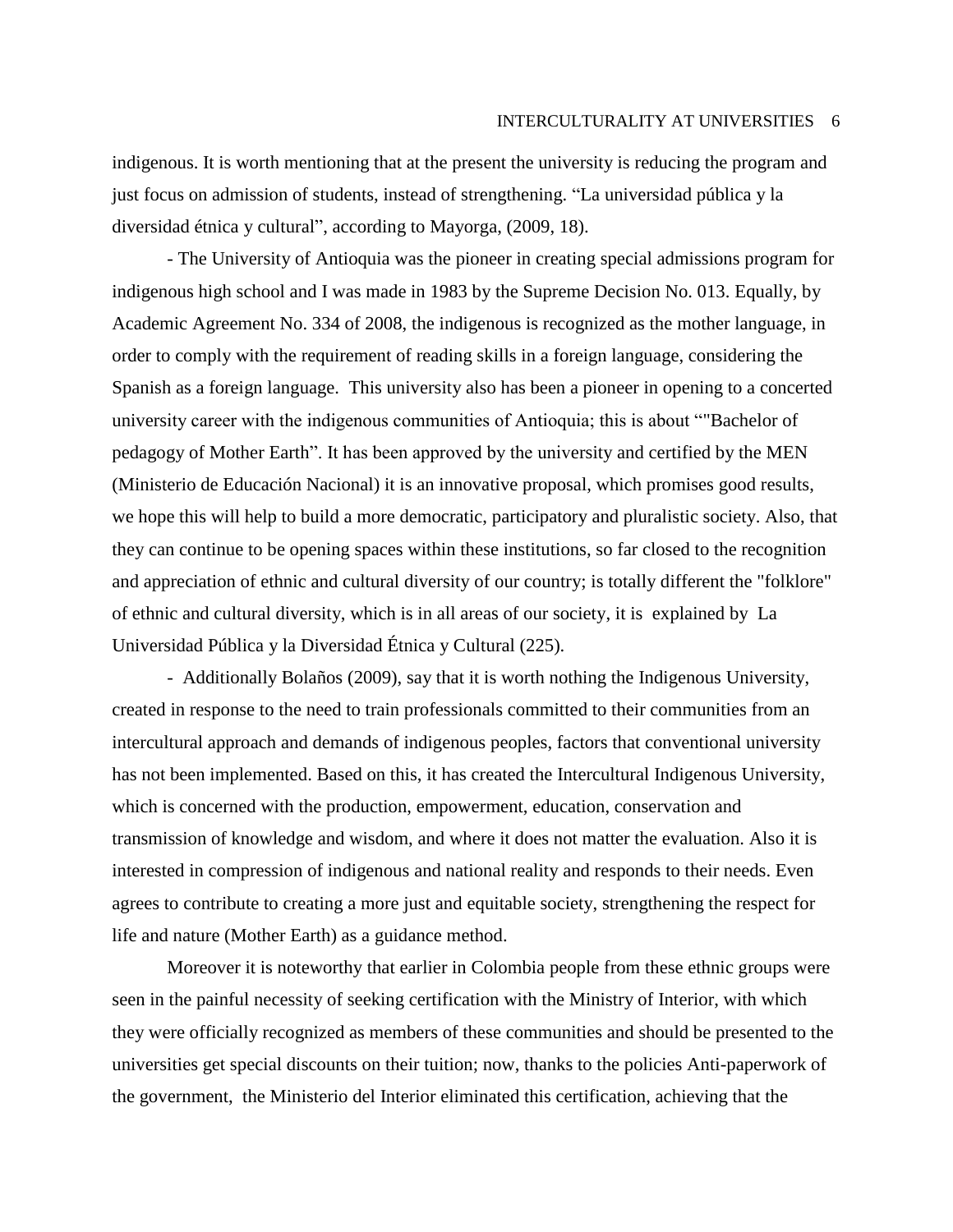process of university entrance be faster and less cumbersome for them. Based on El Espectador (2012) in national news.

Nowadays, intercultural education proposals launched in Latin America, particularly in Colombia with the UAI (Universidad Autónoma Indígena Intercultural) are labeled as poor. The concept of quality is taken, as understood by the MEN (Ministerio de Educación), considering the quality or "academic excellence as repetition of certain established models"; moreover, according to Mato (2007, 66), is possible find different opinions that visualize quality "beginning to thinking in how to assess, obtain benefits and respond to the peculiarities of context" This latter view corresponds to what is now known as "calidad con pertenencia" this, must be closely linked to the relevance and is measured with the ability to leverage a (social, cultural, economic, political) space and time, and respond to them appropriately.

# **Foreign Community**

Colombia, considered a country of varied landscapes and cultural diversity, nowadays seeks to become not just a tourist destination but also academic quality destination for the whole foreign community; with the help of Ministerio de Educación and Ministerio del Exterior, the proposal of higher education for foreigners is created, called "academic missions for the Promotion of Colombian Higher Education (Maps)". This proposal consists in to internationalize the university programs of the country, especially postgraduate; and strengthen the educational and cultural exchange. There are approximately 17 universities that are part of this project which, with the slogan "Colombia Challenge your Knowledge" allow the foreign student is it necessary study in institutions of different regions in the country, and incidentally know the culture and gastronomy of the region in which she is.

Another way to generate cultural exchanges or interculturalization between our ethnic groups and the general community with foreigners, it is through the scholarship program offered by several universities, allowing cultural exchange, development of new knowledge, the opportunity to learn new dialects and customs, build new friendships and intercultural experience for us and for them. Universities such as the University of Medellin, Universidad Pontificia Javeriana and Universidad Nacional, have this type of scholarships and provide students the opportunity to experience new cultural experiences, being partakers of such programs supervised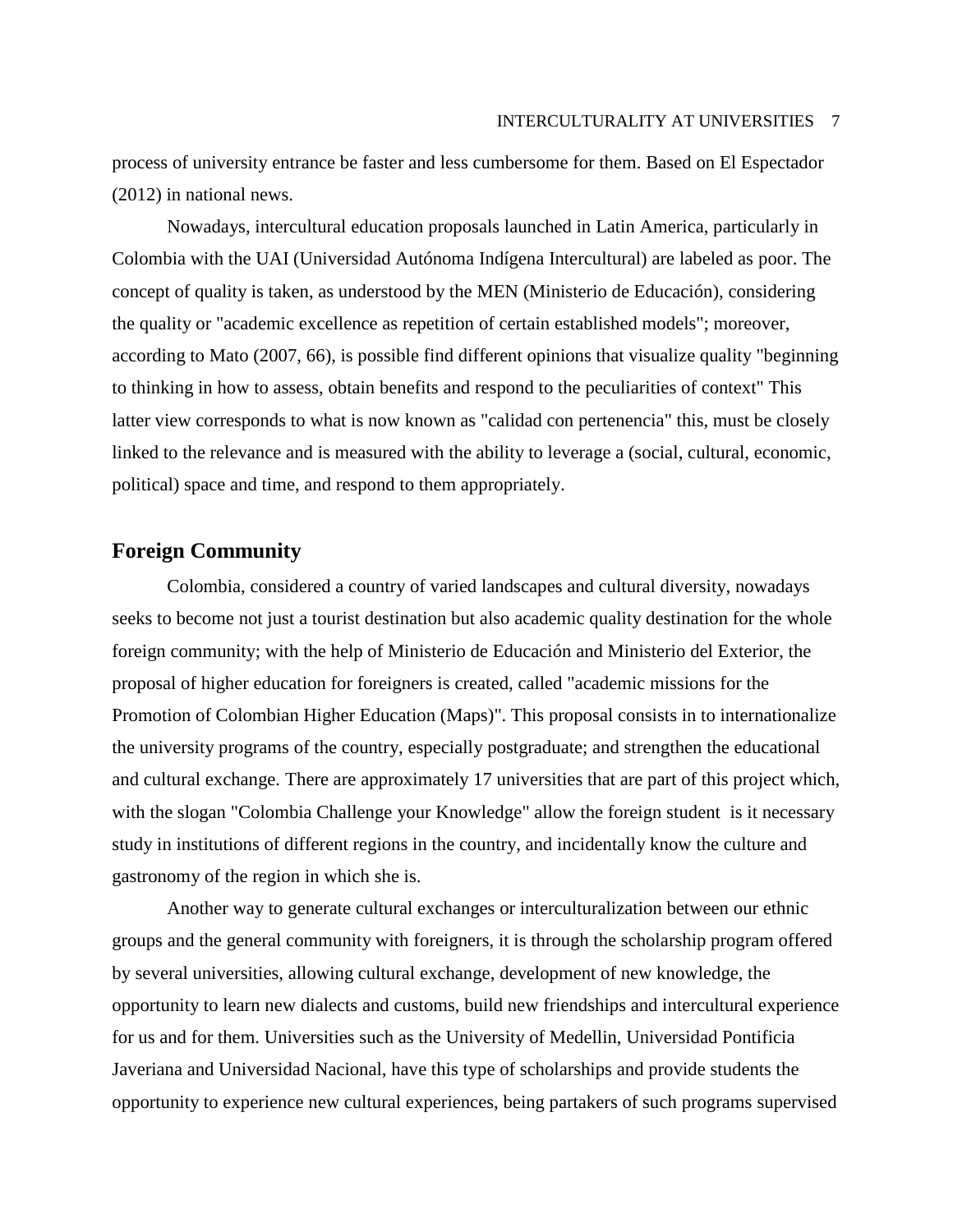and granted not only by universities but also by the National Government and the Ministry of Education.

Now we will mention some of the benefit programs provided by the government and universities for Afro-descendants, ethnic groups and foreigners, also different activities that generate interaction and cultural experience between people from different cultures.

# **INTERCULTURAL EXPERIENCE AT UNIVERSITIES**

# **Public Universities**

Through this research, we have demonstrated the great progress that have been indigenous and African descent during the last decades in Colombia and throughout Latin America, now they have been heard, they have managed to improve their lifestyle, mainly in the educational field, because to the Ministerio de Educación has driven growth and cultural development of these communities, implementing scholarship, programs for the inclusion of these ethnic groups and Afro-Colombian in higher education system where they have the possibility of integration with people of all regions of Colombia and also with foreigners.

Currently we can see that not only the government is interested in the ethnic, afrodescendants and foreign communities in the country and their relation with national and foreign society, also, public universities have various programs that promote interculturalization or cultural exchange in educational establishments, some of the universities and projects that can be mentioned are the following:

-Students of the Universidad Francisco Jose de Caldas, presented a project called "Competencia Comunicativa Intercultural por Medio de PEN PAL", in which students, using the Pen Pal Web 2.0 tool and asynchronously through writing a foreign language, have contact with people from different places of the world; this in order to promote intercultural communicative competence.

-The Universidad Francisco Jose de Caldas and its cultural development program seeks to establish a rapprochement between universities, related institutions and the local society, regional, national and international, in order to strengthen the cultural and artistic development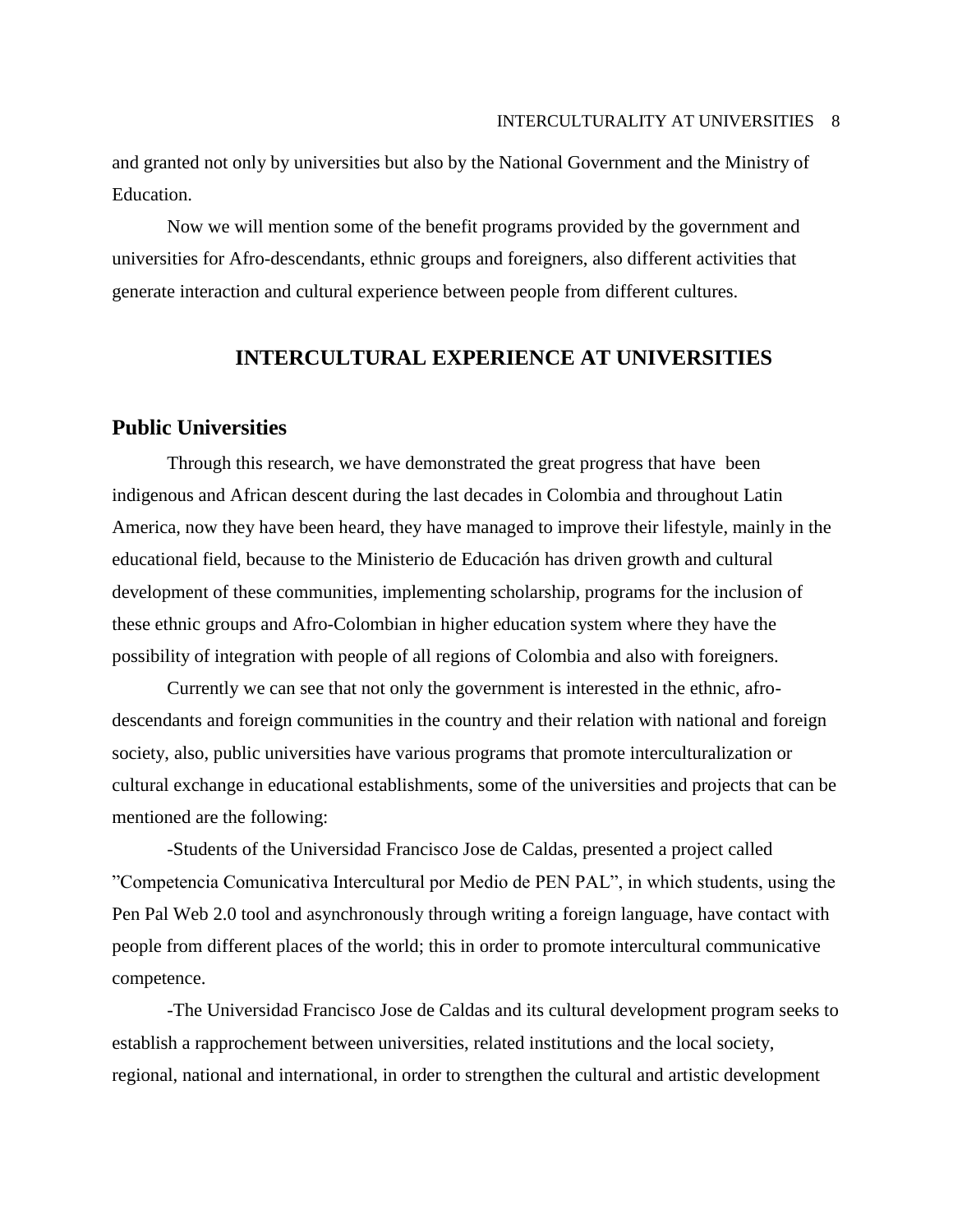through implementation of information workshops and non-formal education as dance, storytelling, literary appreciation and support for cultural and academic events university.

-The Universidad Nacional de Colombia in their welfare policies institutional promotes recreational and cultural activities for their new and old students, in which samples cultural and sports lead to cultural integration of the institution, additionally, incorporated in one of its sports teams (Team Taekwondo), Koreans volunteers as part of the objective of promoting cultural exchange and strengthening inter-institutional relations, "allowing increase the students' knowledge of the Asian country and vice versa," explained Oscar Váquiro, an official of the Academic Board of the institution.

These and other projects implemented in different public universities in Colombia, contributing their bit in building a more educated society, by means of coexistence between students with common people in society, Ethnic and Afro-descendant of our nation and even foreign, exchanging cultural knowledge as new dialects, beliefs, myths and traditions, strengthening the cultural development and intercultural growth in the country.

# **Private Universities**

Equality is one of the strongest premises of interculturality, the state has focused on education to develop guidelines aimed at all types of universities and institutes of higher education, cultural exchange that fortunate indigenous or Afro-Colombian ethnic groups have shown in different universities in the country is a unique and incomparable experience for them and their communities, not only the knowledge of a race but the lifestyle, the q exchange helps strengthen your roots.

Private universities, interculturalism and cultural experience are boom topics currently promoting the creation of educational establishment for the development of cultural integration at institutions of higher education nowadays , universities have become promoters and disseminators of cultural activity, not only in infrastructure but also in the country in general By creating cultural events such as concerts, conferences and exhibitions, private universities spread the importance of knowledge national and international of cultures and ethnicities, spreading intercultural interest beyond our borders.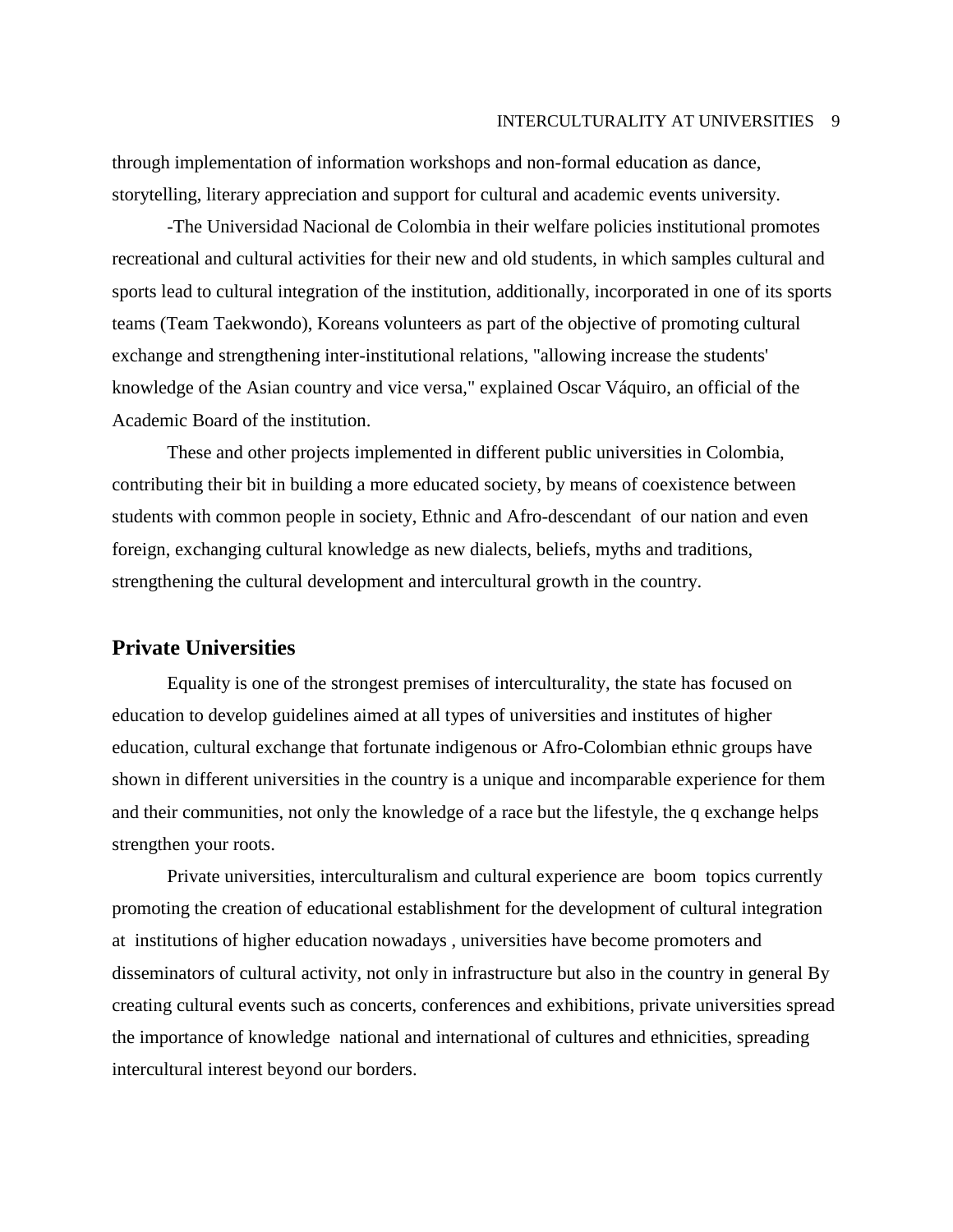Universities as Universidad del Rosario, Externado and Jorge Tadeo Lozano, are some of which offer cultural exchange programs and search to relive the cultural spirit of the city, on the other hand, as a form of interaction between students provide educational workshops, conducted cultural events, provide an opportunity for students to grow in their careers through different media handled as institutional stations, TV channels or university magazines, all becoming cultural propagation channels.

By creating events such as those mentioned above, the universities become in promoters and managers of culture in the country, mainly in their university facilities creating cultural awareness among students, since one must understand that it is not about multiculturalism but, to evaluate and accept others regardless of their social status, human condition or ethnic group to which they belongs, it is coexistence and acquisition of knowledge, to create intercultural environments through music, dance and all these folk groups and workshops offered by Student Wellness area, setting aside the rejection or discrimination.

In conclusion, public and private universities in the country are the pioneers in promoting development and cultural growth inside and outside of their campuses, by creating cultural spaces, cultural exchange programs with other countries, the development of recreational activities and other tools of integration which encourage institutional coexistence among Afro-Colombian communities, ethnic groups and other foreign students. In addition, the contribution of the Ministerio de Educaciòn and the benefits granted to these communities contribute to strengthening the national cultural development and social construction, making possible the coexistence and respect between people and making of Citizen improve university culture, the construction of national identity and therefore to improve the quality of life and fellowship of these groups in Colombian society today.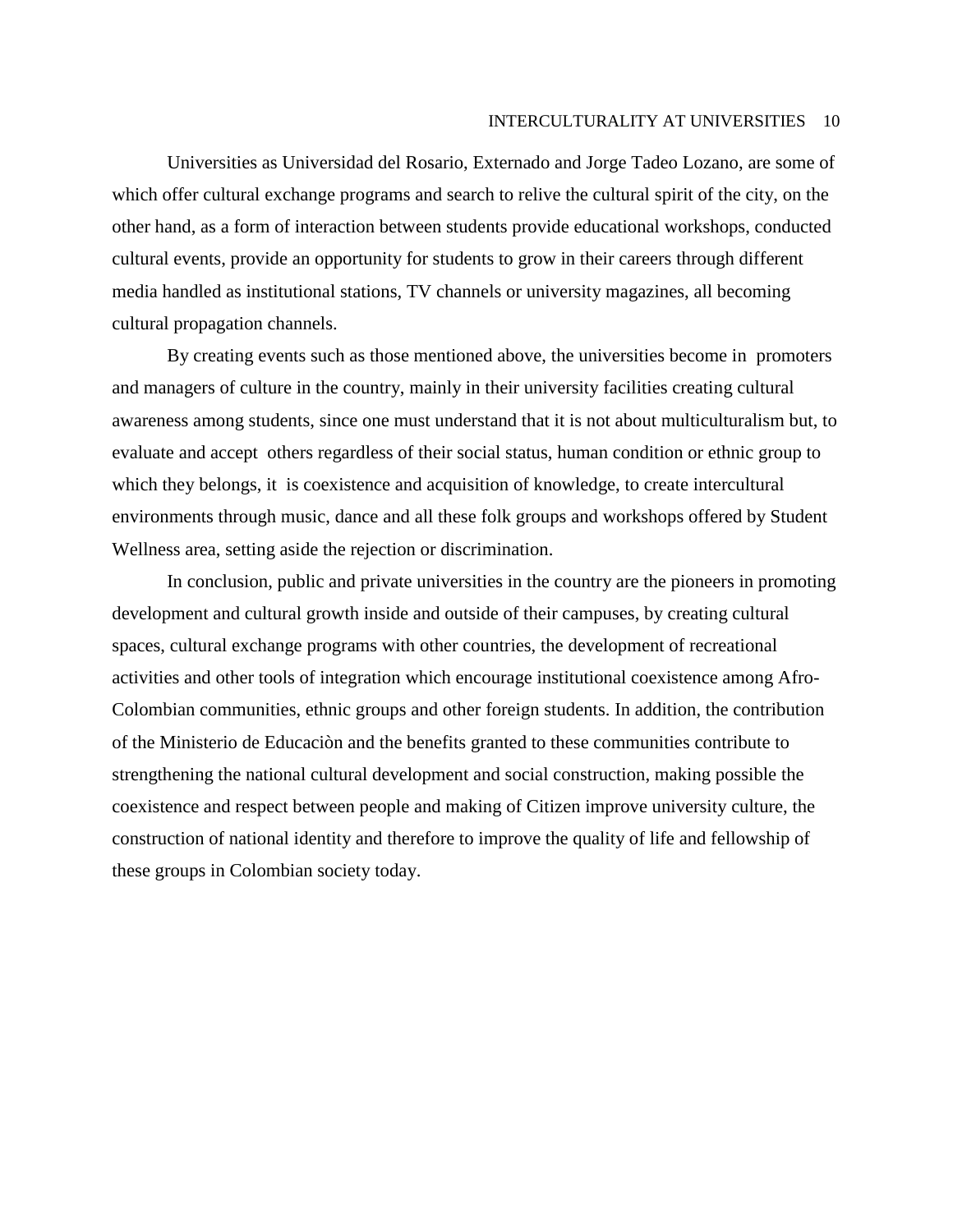# **CONCLUSIONS**

After relevant research concerning how experience interculturality in some public and private universities in Colombia is, we can conclude that:

The Government, the Ministerio de Educación and also some Colombian universities seek to rescue and disseminate diverse cultural expressions of the country by creating helpful projects to improve the educational quality of Afro-descendants people, foreigners or members of ethnic groups in different cultures.

Multiculturalism has become an issue of fundamental study in some public and private universities of Colombia, leading to the creation of many activities in which members of different cultures can transmit and exchange knowledge between them and society.

In the last years the community African descendants and ethnic groups in Colombia have achieved big changes, mainly in the educational area, due to most of them had limited access to higher education, but today we show acceptance, inclusion and respect to them.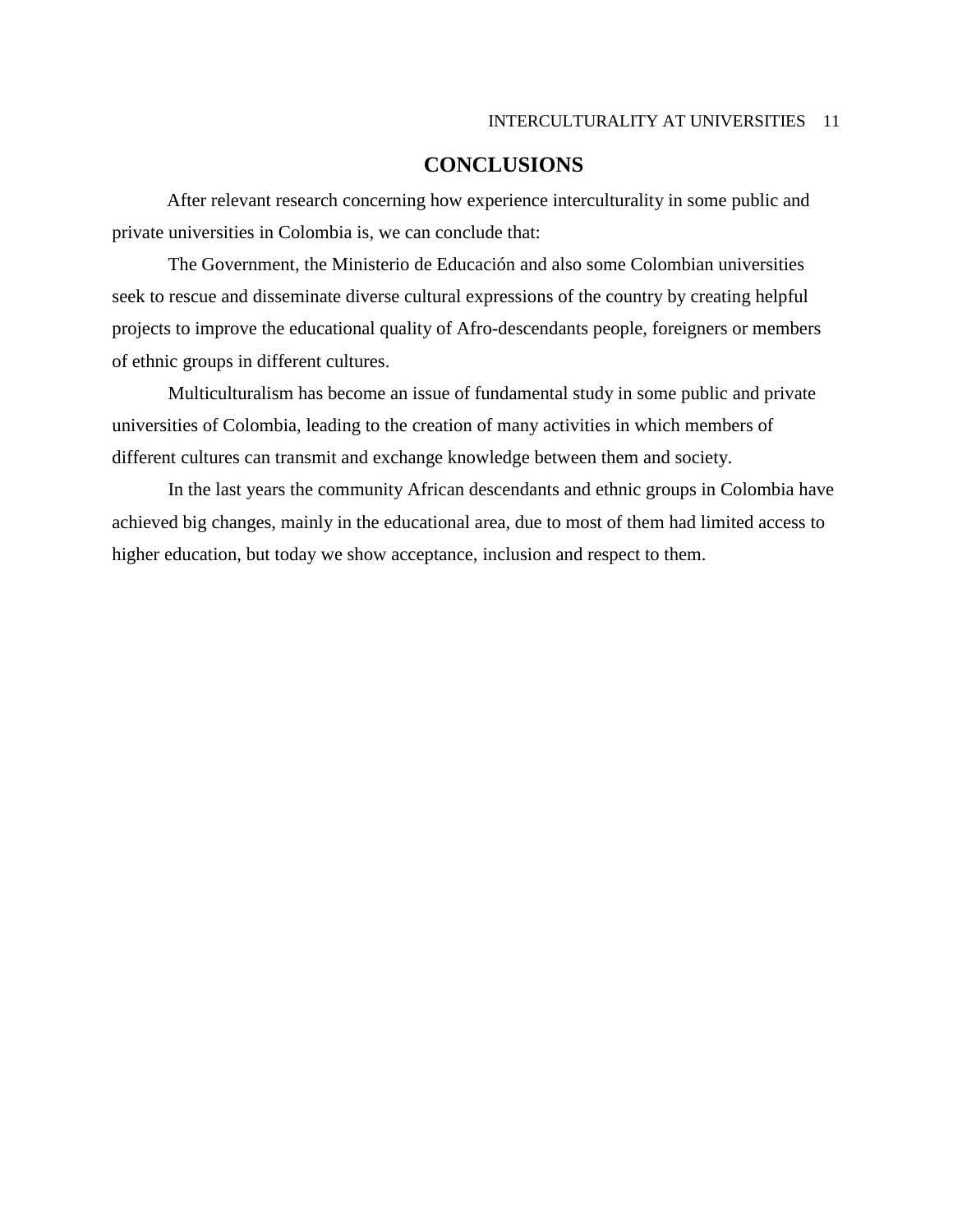### **REFERENCES**

- Alptekin**. C. (2002**). Towards intercultural communicative competence in ELT. Retrived 2002, from <http://eltj.oxfordjournals.org/content/56/1/57.short>
- Andrade. L.(2010). Universidad indígena intercultural. Noviembre 2010, Retrived from <https://www.giz.de/de/downloads/giz2013-sp-brochure-uii.pdf>
- Asamblea Nacional Constituyente. (1991). LEY 70 DE 1993. Retrived August 27 1991, from [http://www.urosario.edu.co/jurisprudencia/Investigacion-en-Derecho](http://www.urosario.edu.co/jurisprudencia/Investigacion-en-Derecho%20Ambiental/ur/Catedra-Viva-Intercultural/documentos/LEY-70-1993%20CONGRESODELAREPUBLICA.pdf)  [Ambiental/ur/Catedra-Viva-Intercultural/documentos/LEY-70-1993](http://www.urosario.edu.co/jurisprudencia/Investigacion-en-Derecho%20Ambiental/ur/Catedra-Viva-Intercultural/documentos/LEY-70-1993%20CONGRESODELAREPUBLICA.pdf)  [CONGRESODELAREPUBLICA.pdf](http://www.urosario.edu.co/jurisprudencia/Investigacion-en-Derecho%20Ambiental/ur/Catedra-Viva-Intercultural/documentos/LEY-70-1993%20CONGRESODELAREPUBLICA.pdf)
- Bolaños. E. (2014). Por la memoria ancestral la primera Universidad Autónoma Indígena del país. Retrived 16 October 2014, from
- [http://www.elespectador.com/noticias/nacional/memoria-ancestral-primera-universidad-](http://www.elespectador.com/noticias/nacional/memoria-ancestral-primera-universidad-autonoma-indigena-articulo-522413)

[autonoma-indigena-articulo-522413](http://www.elespectador.com/noticias/nacional/memoria-ancestral-primera-universidad-autonoma-indigena-articulo-522413)

Book Archive. (2012). Intercultural Communication. Retried from [http://2012books.lardbucket.org/books/a-primer-on-communication-studies/s08-03](http://2012books.lardbucket.org/books/a-primer-on-communication-studies/s08-03-intercultural-communication.html) [intercultural-communication.html](http://2012books.lardbucket.org/books/a-primer-on-communication-studies/s08-03-intercultural-communication.html)

Caicedo. J. & Castillo. E. (2008). Indignas y afro descendientes en la Universidad Colombiana: nuevos sujetos, viejas estructuras. Retrived July 2008, from file:///C:/Users/Aida%20Mu%C3%B1oz/Downloads/indigenas\_y\_afrodescendientes\_en\_

la\_universidad\_ $(2)$ %20(1).pdf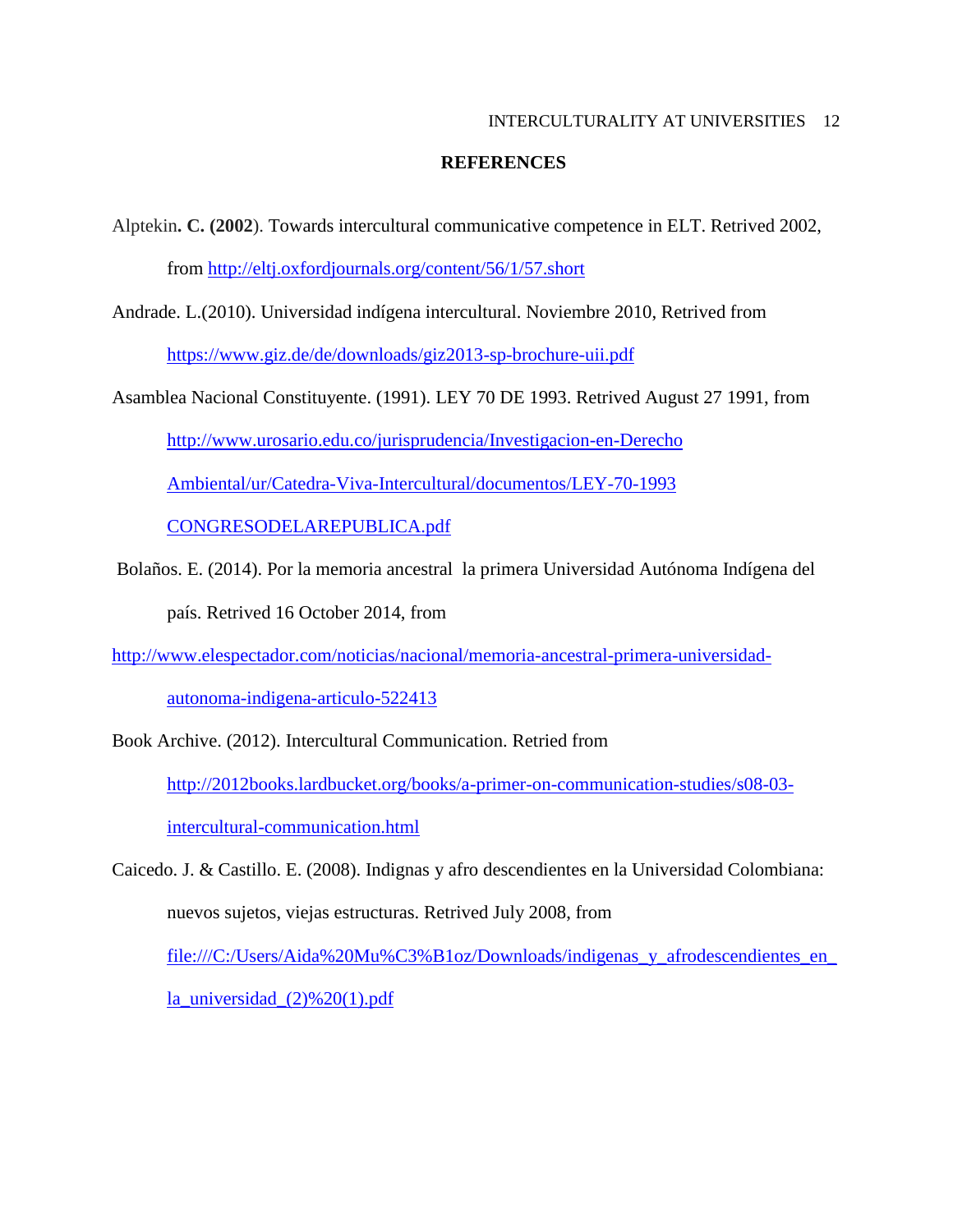Costalas. G. (2009).Intercultural Communication between Colombian and American Teachers in Colombian Institutions, Retrieved January 24, 2016**",** from

[http://www.scielo.org.co/scielo.php?pid=S165707902009000100011&script=sci\\_arttext](http://www.scielo.org.co/scielo.php?pid=S165707902009000100011&script=sci_arttext&tlng=es)

[&tlng=es](http://www.scielo.org.co/scielo.php?pid=S165707902009000100011&script=sci_arttext&tlng=es)

Definicion ABC. (2007) *Definicion de Interculturalidad.*Retried from

[http://www](http://www/) [.definicionabc.com/social/interculturalidad.php](http://definicionabc.com/social/interculturalidad.php)

Garcia. S. (2011). Políticas públicas para la inclusión social de la población afrodescendiente.

Retrived April 2011, from [http://www.afrodescendientes-](http://www.afrodescendientes-undp.org/FCKeditor_files/File/cartilla_politicas.pdf)

[undp.org/FCKeditor\\_files/File/cartilla\\_politicas.pdf](http://www.afrodescendientes-undp.org/FCKeditor_files/File/cartilla_politicas.pdf)

Lombana. P. (2006**). Educación Superior Indígena en Colombia. Retrived 2016, from** 

[http://150.185.8.110/previo/index.php?option=com\\_content&view=article&id=1478%3A](http://150.185.8.110/previo/index.php?option=com_content&view=article&id=1478%3Aeducacion-superior-indigena-en-colombia&catid=126%3Anoticias-pagina-nueva&Itemid=712&lang=es)

[educacion-superior-indigena-en-colombia&catid=126%3Anoticias-pagina-](http://150.185.8.110/previo/index.php?option=com_content&view=article&id=1478%3Aeducacion-superior-indigena-en-colombia&catid=126%3Anoticias-pagina-nueva&Itemid=712&lang=es)

[nueva&Itemid=712&lang=es](http://150.185.8.110/previo/index.php?option=com_content&view=article&id=1478%3Aeducacion-superior-indigena-en-colombia&catid=126%3Anoticias-pagina-nueva&Itemid=712&lang=es)

- Lopez. E.(2009). Interculturalidad, educación y ciudadanía: Perspectivas latinoamericanas. Retrived from <http://atlas.umss.edu.bo:8080/xmlui/handle/123456789/887>
- López. N. (2011). La Educación de los Pueblos Indígenas Y Afrodescendientes. Retried 5th May 2011, from [http://www.oei.es/siteal\\_informe2011.pdf](http://www.oei.es/siteal_informe2011.pdf)
	- Mato. D. (2007). Interculturalidad y Educación Superior. Retried October 2007, from [https://www.ucentral.edu.co/images/editorial/nomadas/docs/nomadas\\_5\\_interculturalidad](https://www.ucentral.edu.co/images/editorial/nomadas/docs/nomadas_5_interculturalidad.pdf) [.pdf](https://www.ucentral.edu.co/images/editorial/nomadas/docs/nomadas_5_interculturalidad.pdf)
- Mosquera. J. (2013). Interculturalidad en la Génesis del Movimiento Nacional Afrocolombiano Cimarron. Retrived September 2013, from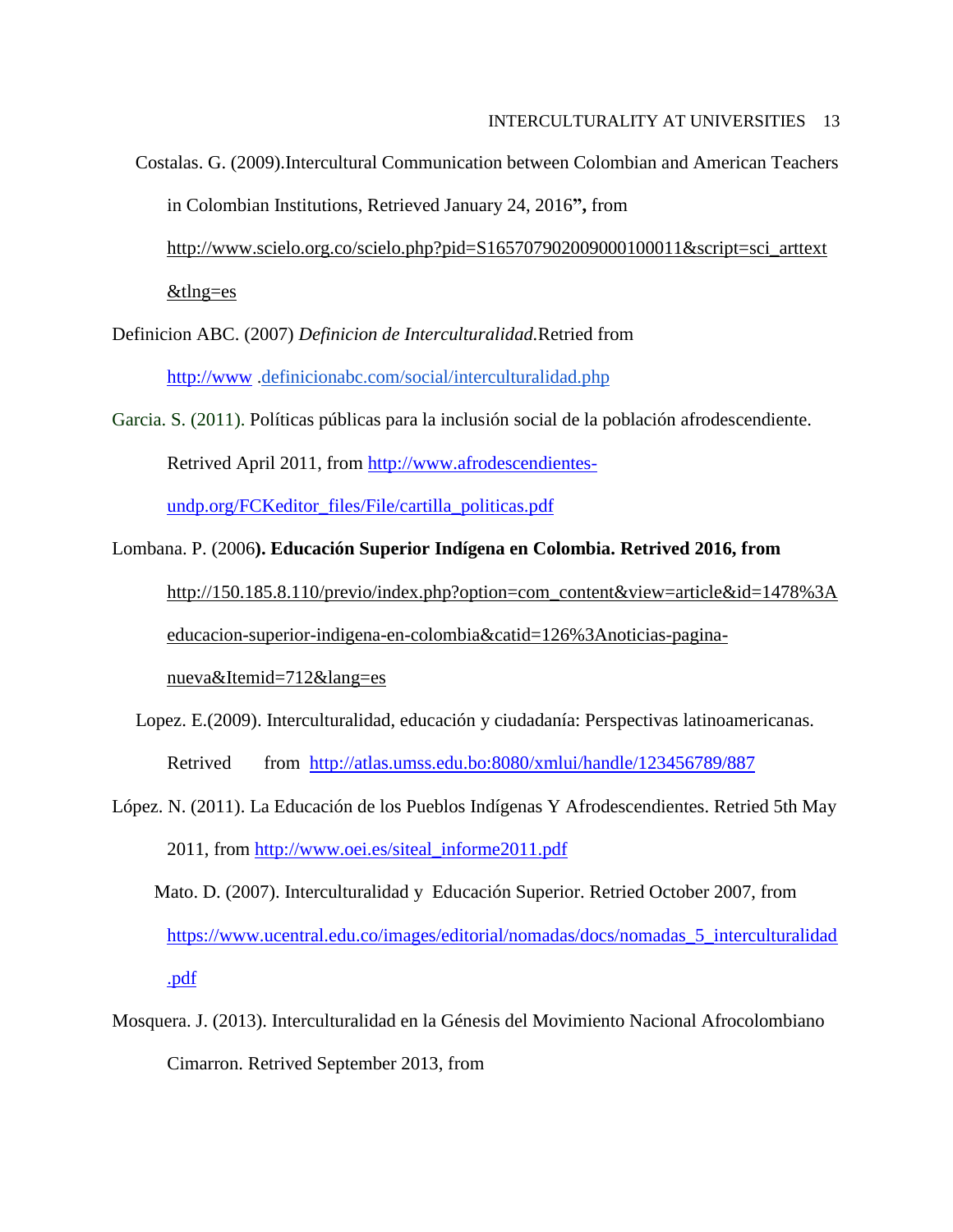[http://www.urosario.edu.co/jurisprudencia/catedra-viva](http://www.urosario.edu.co/jurisprudencia/catedra-viva-intercultural/Documentos/Interculturalidadenlagenesis.pdf)[intercultural/Documentos/Interculturalidadenlagenesis.pdf](http://www.urosario.edu.co/jurisprudencia/catedra-viva-intercultural/Documentos/Interculturalidadenlagenesis.pdf)

- Muyuy. G. (2014). Hacia la Interculturalización de la Educación Superior. Retrived May 2014, from [http://www.colombiaintercultural.gov.co/Documents/Cartilla-Seminario-Educacion-](http://www.colombiaintercultural.gov.co/Documents/Cartilla-Seminario-Educacion-Superior.pdf)[Superior.pdf](http://www.colombiaintercultural.gov.co/Documents/Cartilla-Seminario-Educacion-Superior.pdf)
- Paez . M. (2015). Más Espacios Para Los Afrocolombianos. Retrived January 2015, from [http://www.cartauniversitaria.unal.edu.co/nc/detalle/article/mas-espacios-para-los](http://www.cartauniversitaria.unal.edu.co/nc/detalle/article/mas-espacios-para-los-afrocolombianos/)[afrocolombianos/](http://www.cartauniversitaria.unal.edu.co/nc/detalle/article/mas-espacios-para-los-afrocolombianos/)
- Sercu, L., (2000). Acquiring Intercultural Communicative Competence: ICC 4 premises. Retrived from

[https://books.google.com.co/books?id=x4ptXhwL7vEC&printsec=frontcover&%20dq=in](https://books.google.com.co/books?id=x4ptXhwL7vEC&printsec=frontcover&%20dq=intercultural+communicative+competence#v=onepage&q&f=false) [tercultural+communicative+competence#v=onepage&q&f=false](https://books.google.com.co/books?id=x4ptXhwL7vEC&printsec=frontcover&%20dq=intercultural+communicative+competence#v=onepage&q&f=false)

Trujillo, F. (2002, June). Recapping Cauce: Centro Vitual Cervantes. Towards Interculturality through Language Teaching Argumentative discourse*,* 25. Retrived from [http://cvc.cervantes.es](http://cvc.cervantes.es/) /Literatura/cauce/pdf/cauce25/cauce25\_07.pdf

Universidad Autónoma**.** La Universidad Autónoma, Indígena E Intercultural, from <http://www.cric-colombia.org/portal/universidad-autonoma-indigena-intercultural-uaii/>

Universidad Distrital. Énfasis en Comunicación Intercultural, Etnoeducación y Diversidad Cultural. Retrived from [http://maestriaeducacion.udistrital.edu.co:8080/comunicacion](http://maestriaeducacion.udistrital.edu.co:8080/comunicacion-intercultural-etnoeducacion-y-diversidad-cultural)[intercultural-etnoeducacion-y-diversidad-cultural](http://maestriaeducacion.udistrital.edu.co:8080/comunicacion-intercultural-etnoeducacion-y-diversidad-cultural)